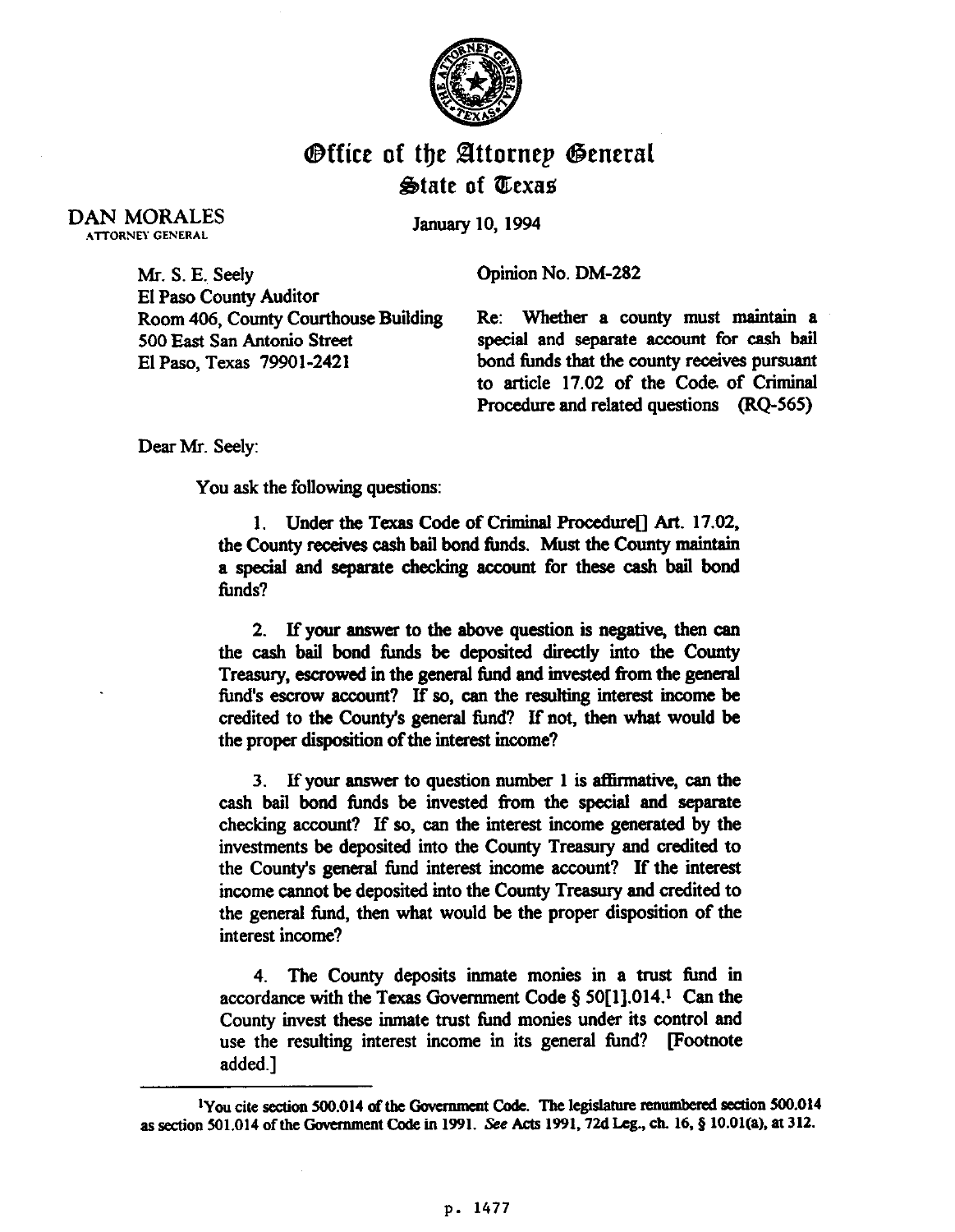Your first three questions pertain to the receipt of cash bail bond funds by the County of El Paso (the "county"). Section 17.02 of the Code of Criminal Procedure, which you cite, provides as follows:

> A "bail2 bond" is a written undertaking entered into by the defendant and his sureties for the appearance of the principal therein before some court or magistrate to answer a criminal accusation: provided, however, that the defendant upon execution of such bail bond may deposit with the custodian of timds of the court in which the prosecution is pending current money of the United States in the amount of the bond in lieu of having **sureties** signing the same. Any cash funds deposited under this Article shall be receipted for by the officer receiving the same and shall be retimded to the defendant if and when the defendant complies with the conditions of his bond, and upon order of the court. Footnote added.]

See also 22 TEX. JUR. 3d Criminal Law § 2170, at 397 (1982). In Attorney General Opinion JM-1162 (1990) at 2 this office considered questions regarding the status of trust funds that a district clerk holds in trust until final disposition by a court. Our resolution of the issues before us in that opinion controls our resolution of the questions you ask regarding the receipt of cash in lieu of bail bonds.

This office concluded in Attorney General Opinion JM-1162 that cash paid in lieu of a bail bond is to be held in trust pursuant to chapter 117 of the Local Government Code. Attorney General Opinion JM-1162 at 2. For purposes of chapter 117 of the Local Government Code, a "trust fund"

> is an equitable obligation under which the trustee is required to deal with the trust property for the benefit of the beneficiaries who have a vested interest in the trust funds. Any funds fitting this definition are trust funds and, if in the possession of the county or district clerk, may be deposited in the county depository for trust funds.

> We believe that any money deposited in court to satisfy the result of a legal proceeding or to await the result of a legal proceeding fhlls within the scope of [Local Government Code sections 117.052 and 117.053].

*Id. at* 1 (quoting Attorney General Opinion H-183 (1973) at 4,6).

. . . .

 $2^{\omega}$ Bail<sup> $\omega$ </sup> is the security a person accused of committing a crime gives that he or she "will appear and answer before the proper court the accusation brought against" the accused; the term includes a bail bond or a personal bond. Code Crim. Proc. art. 17.01.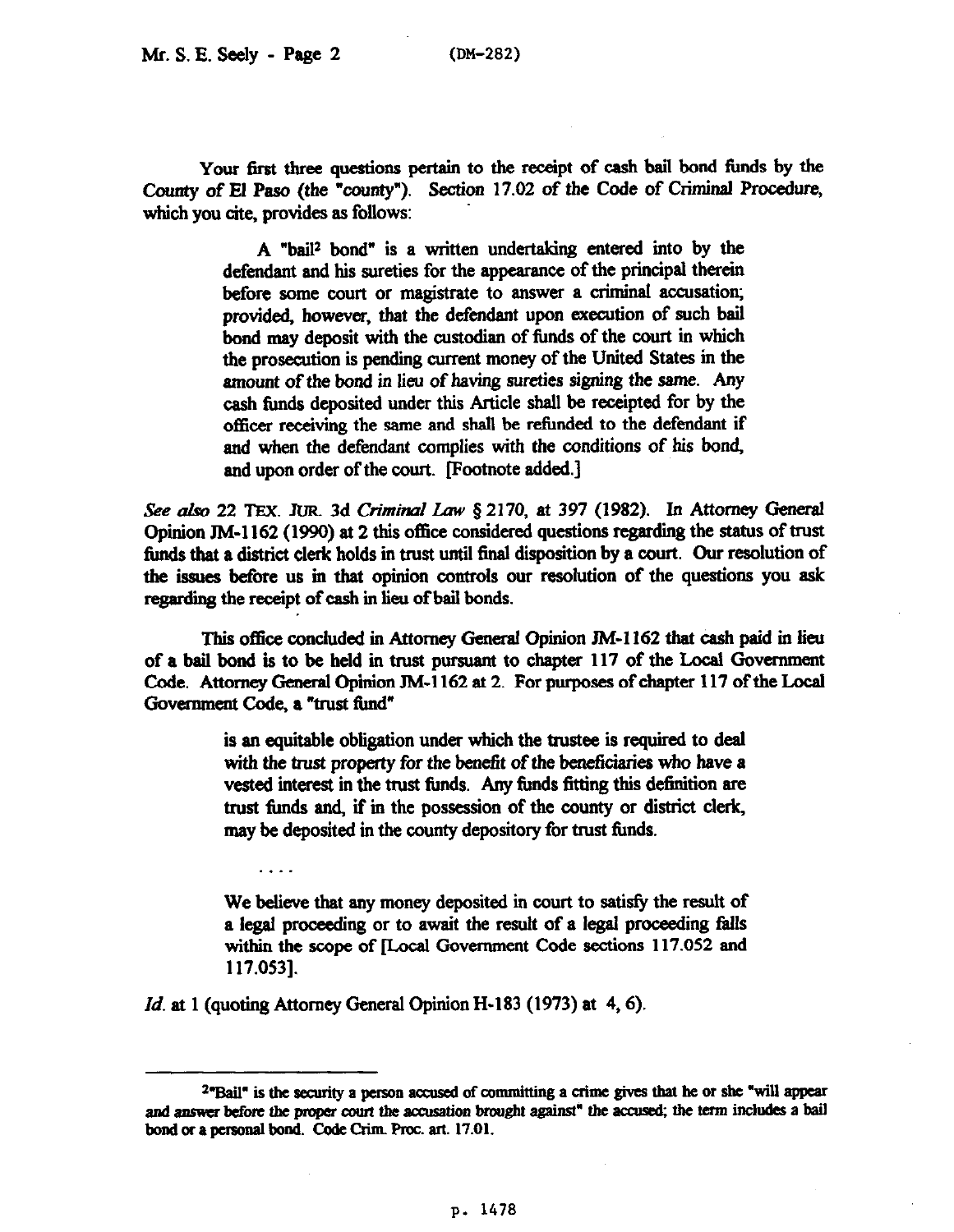The opinion next considered whether a district clerk must deposit trust timds in separate accounts or in interest-bearing accounts. *Id.* at 3. It noted, initially, that chapter 117 of the Local Government Code does not expressly require a district clerk to place trust funds either in separate accounts or in interest-bearing accounts. *Id.* However, the clerk must comply with the instructions of the court that directed the clerk to hold the funds. *Id.* The opinion also noted that both the county auditor and county commissioners court have some discretionary authority to impose additional duties upon the district clerk in regard to the trust timds. *Id.* For example, section 112.002 of the Local Government Code authorizes a county auditor to mandate certain auditing procedures, perhaps including a requirement that the district clerk deposit trust funds in separate accounts. *Id.*  Section 117.051 of the Local Government Code authorizes a commissioners court to require that trust funds be placed in "time deposits," which, according to Attorney General Opinion JM-1162, indicates that the commissioners court may require trust funds to be placed in interest-bearing accounts. *Id.* at 3-4.

This office also examined in Attorney General Opinion  $JM-1162$  the question of whether a county is entitled to receive any interest that accrues on funds the district clerk maintains. Section 117.054(a) of the Local Government Code provides a county with a right to receive a part of the interest earned on trust funds placed in time deposits, but the county may receive no more than is "reasonably related to the accounting and administrative expenses" the county has incurred in handling the funds. *Id.* Section 117.054(b) authorirzes the county auditor or county treasurer to deposit the amount of compensation into the county's general fund. *Id.* 

Based upon Attorney General Opinion JM-1162, we conclude that the district clerk may deposit into a separate account cash paid in lieu of a bail bond if the court or mother authority, such as the county auditor, orders the clerk to do so. The district clerk may deposit into an interest-bearing account cash paid in lieu of a bail bond if the court or another authority, such as the county commissioners court, orders the clerk to do so. If the district clerk deposits cash paid in lieu of a bail bond into an interest-bearing account, however, the county may not keep all of the accrued interest. Instead, except for a portion of the accrued interest that the county may keep pursuant to section 117.054 of the Local Government Code, the clerk must return to the depositor any interest that accrues on the cash.

You also ask about the disposition of interest received on inmate monies in a trust fimd established in accordance with section 501.014 of the Government Code. Section 501.014 provides in relevant part as follows:

> (a) The director of the institutional division shall take possession of all money that an inmate has on the inmate's person when the inmate arrives at the institutional division and all money the inmate receives at the department after arriving at the division and shall credit the money to a trust fimd created for the inmate. . . The director of the institutional division may spend money from a trust fund on the written order of the inmate in whose name the fund is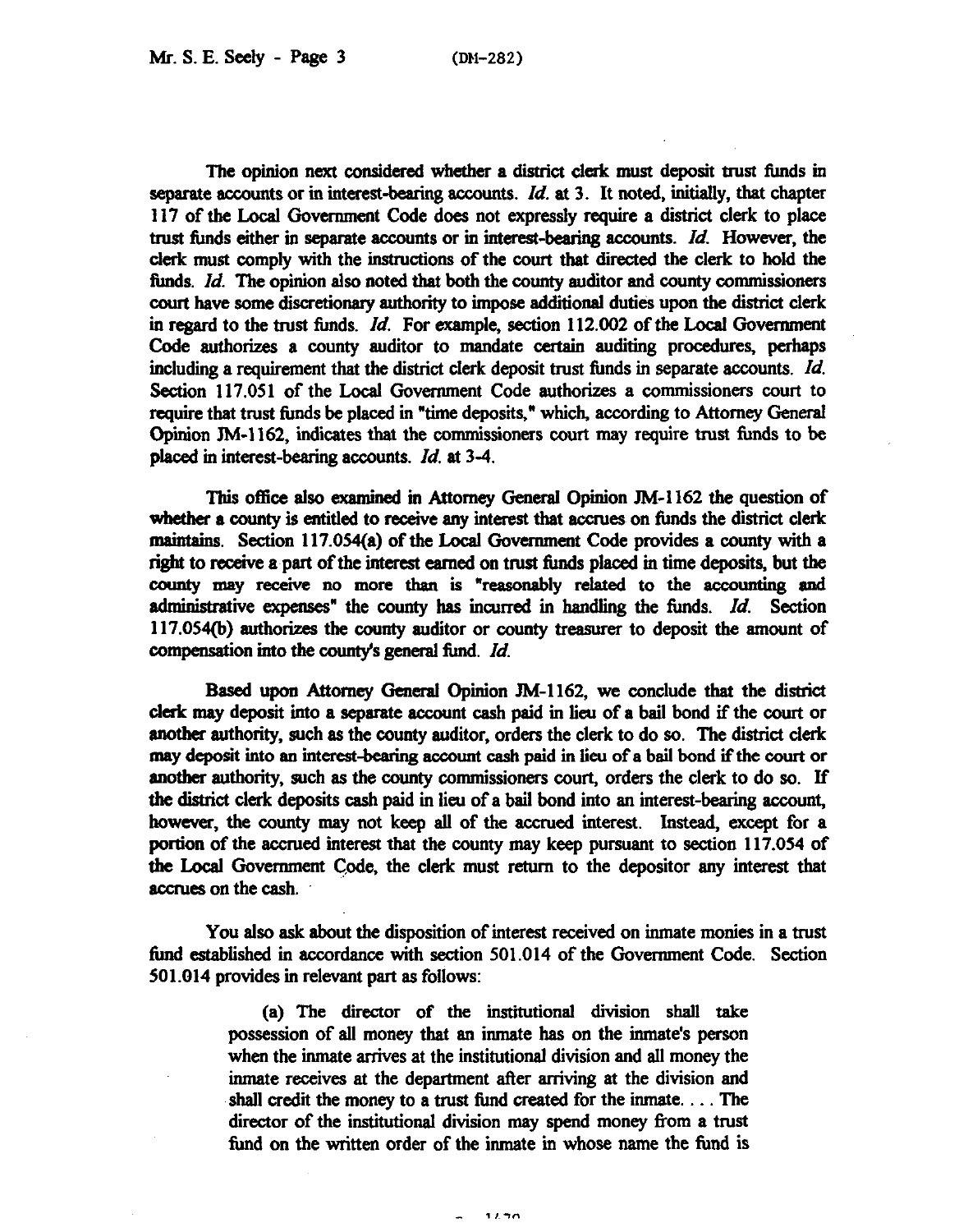established subject to restrictions on the expenditure established by law or rule.

Section 501.014 applies only to the director of the institutional division of the Texas Department of Criminal Justice (the "TDCJ"). See Gov't Code § 491.001(a)(3), (5) (defming, for purposes of title 4, subtitle G of the Government Code, "department" and "institutionai division"). We have been advised by an employee of the TDCJ that money the director of the institutional division obtains pursuant to section 501.014 is deposited into the TDCJ's inmate trust fund, and that money in the TDCJ's inmate trust fbnd does not accrue interest.

Section 501.014 is, therefore, wholly inapplicable to inmates in a county jail or county correctional facility. We note that sections  $351.041(a)$  and  $351.182$  of the Local Government Code make the sheriff responsible for each of these county facilities. The Texas Commission on Jail Standards (the "commission") is authorized to promulgate rules governing county jails (including county correctional facilities) under section 351.002 of the Local Government Code. See also 35 D. BROOKS, COUNTY AND SPECIAL DISTRICT LAW 8 20.50, at 732 (Texas Practice 1989). Regarding inmates in a county jail, the commission has promulgated section 265.11 of title 37 of the Texas Administrative Code which provides as follows:

> If an inmate is not going to be released, the receiving officer shall carefully record and store such of the inmate's property as is taken from him and issue the inmate a receipt, signed by the receiving officer and the inmate, to be kept in the inmate's file pending release.

See 37 T.A.C.  $\S$ § 265.6, 267.5, 269.1(3). No rule discusses the confiscation of property with regard to inmates in a county correctional facility. We understand that inmates in such a facility may retain possession of their personal property, including money.

No statute or rule discusses whether a sherilf may place an inmate's money into an interest-bearing account or invest the money, or whether the sheriff simply may place the money into a safe place for the duration of the inmate's stay.<sup>3</sup> But see. Attorney General Opinion JM-398 (1985) at 3 (stating that inmate's money remains in sheriff's custody "where it may be deposited in an account that serves as a depository for all inmates<sup>[1]</sup> personal funds"). Because of the absence of statutory or regulatory direction, we believe that each county sheriff, in the exercise of his or her discretion, may decide where to place inmates' money for safekeeping. A sheriff may decide, therefore, to keep the money in a cash deposit drawer or safe, a safe deposit box, or an account, either interest-bearing or non-interest-bearing, or, if practicable, to invest the money. We caution, however, that the sheriff's discretion may be limited by the county auditor, who "may adopt and enforce

<sup>&</sup>lt;sup>3</sup>We understand that, in actuality, a receiving officer may place an inmate's money into a cash deposit drawer, where the money does not, of course, accrue interest, or the receiving officer may have an inmate's money deposited into an account which may be interest-bearing or non-interest-bearing.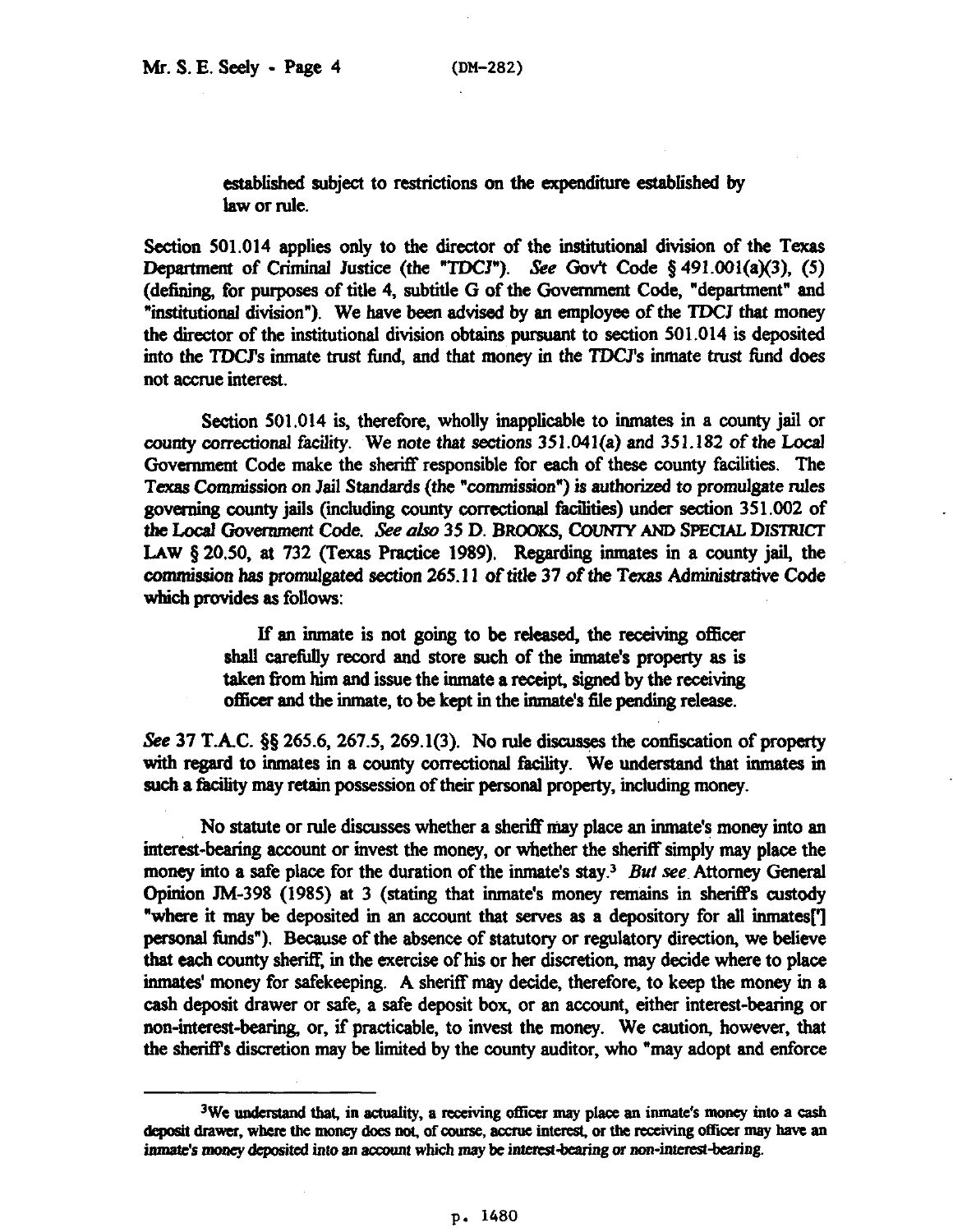regulations,  $\dots$ , that the auditor considers necessary for the speedy and proper collecting, checking, and accounting of the revenues and other funds and fees that belong to the county or to a person... for whose use or benefit the [precinct] officer holds or has received funds." Local Gov't Code § 112.002(b); see Attorney General Opinion JM-702 (1987) at 2 (inmate trust account subject to audit by county auditor); see also Local Gov't Code 3 112.001; Attorney General Opinion JM-1162 (1990) at 3 (county auditor could require clerk to place trust funds in separate accounts).

Moreover, no statute or rule discusses whether, in the event that the sheriff places an inmate's money in an interest-bearing account or invests the money, the inmate is entitled to receive the interest his or her money has accrued, whether the sheriffs department may receive the interest, or whether the county may receive the interest. In part, the disposition of the interest depends on whether the sheriff holds the money in trust for the imnate. If so, the interest is property of and due to the inmate, who is the beneficiary of the trust fund. See 35 D. BROOKS, supra  $\S$  14.11, at 526. "A county's unilateral confiscation of the earned interest [on a trust fund] is an unconstitutional taking of property." *Id.; see also Harris County v. Sellers*, 483 S.W.3d 242, 243 (Tex. 1972) (and cases cited therein). The county may retain an amount reasonably related to the value of its services in safeguarding and investing the principal, however. See Harris County, 483 S.W.2d at 244. You indicate in your letter that the present policy of your county is to place the inmates' money into a trust fund. Consequently, except for an amount that the county may retain that is reasonably related to the value of the county's services in safeguarding and investing the inmate's money, the interest on the money is the property of the inmate and the county must pay it to the inmate.

## **SUMMARY**

The clerk of a district court may deposit into an account separate from the county's general account cash paid in lieu of a bail bond if the court or another authority orders the clerk to do so. Because cash paid in lieu of a bail bond is to be held in trust for the bailee unless the cash is forfeited, any interest that accrues on the cash during the time it is in the county's possession belongs to the bailee; the county may keep only a portion of the interest in accordance with section 117.054 of the Local Government Code.

The sheriff of a county may decide where to keep inmates' money for safekeeping. The sheriff's discretion is limited, however, by the county auditor, who may regulate the keeping of inmate funds as necessary for the purposes of collecting, checking, and accounting of revenues and other fimds and fees belonging to an inmate. The disposition of any interest that accrues on an inmate's money during the inmate's incarceration in county jail depends on whether the money is held in trust for the inmate. If so, the inmate is entitled to the accrued interest, except for an amount reasonably related to the

**1/01**